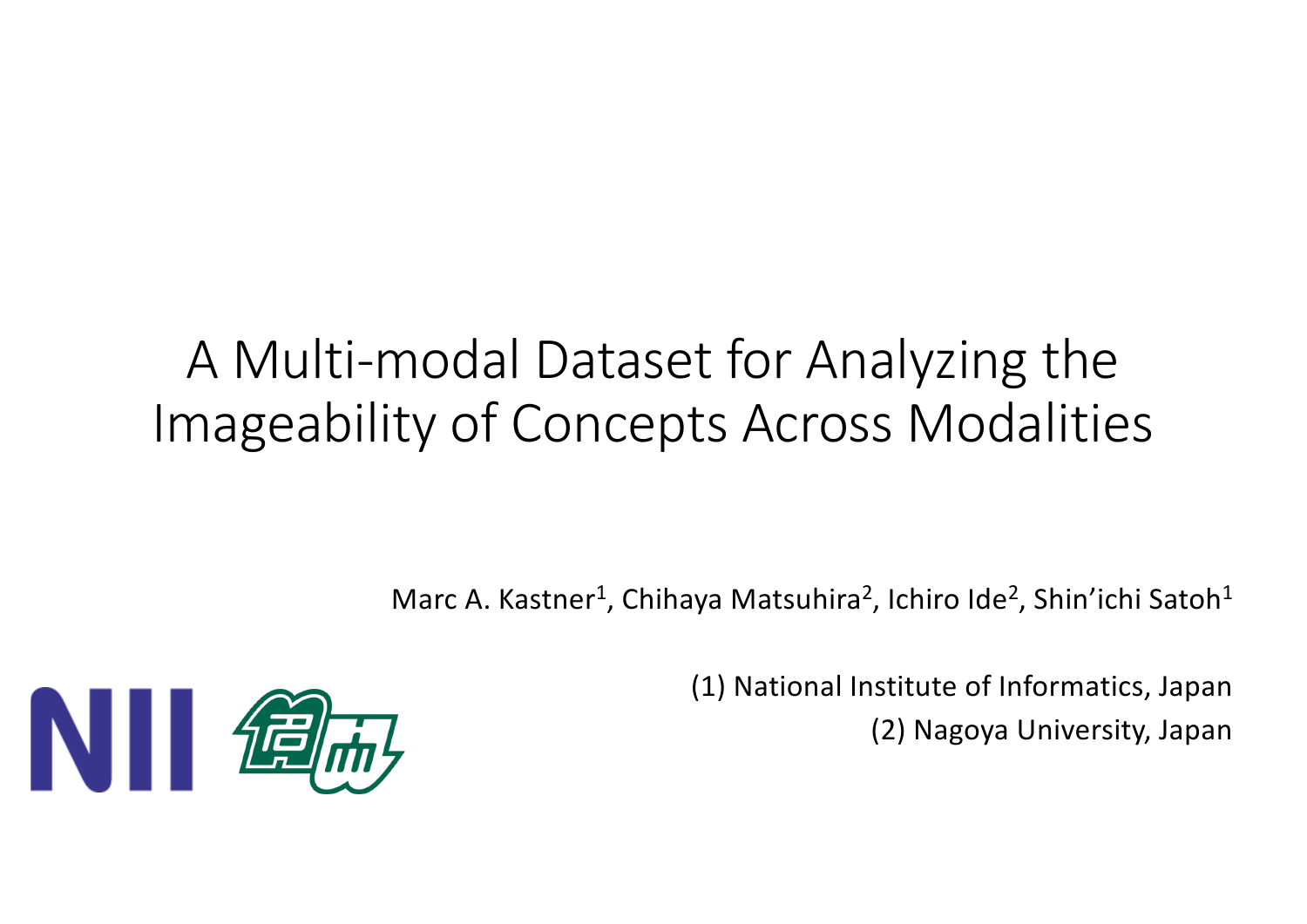## Imageability

- Estimating the mental image of a human regarding a word or concept ("imageability") [1]
	- For example:
		- "*cat*" -> clear mental image -> "*easy*"
		- "*peaceful*" -> no clear mental image -> "*hard*"



[1] Paivio et al., "Concreteness, imagery, and meaningfulness values for 925 nouns.," J. Exp. Psychol, 1968.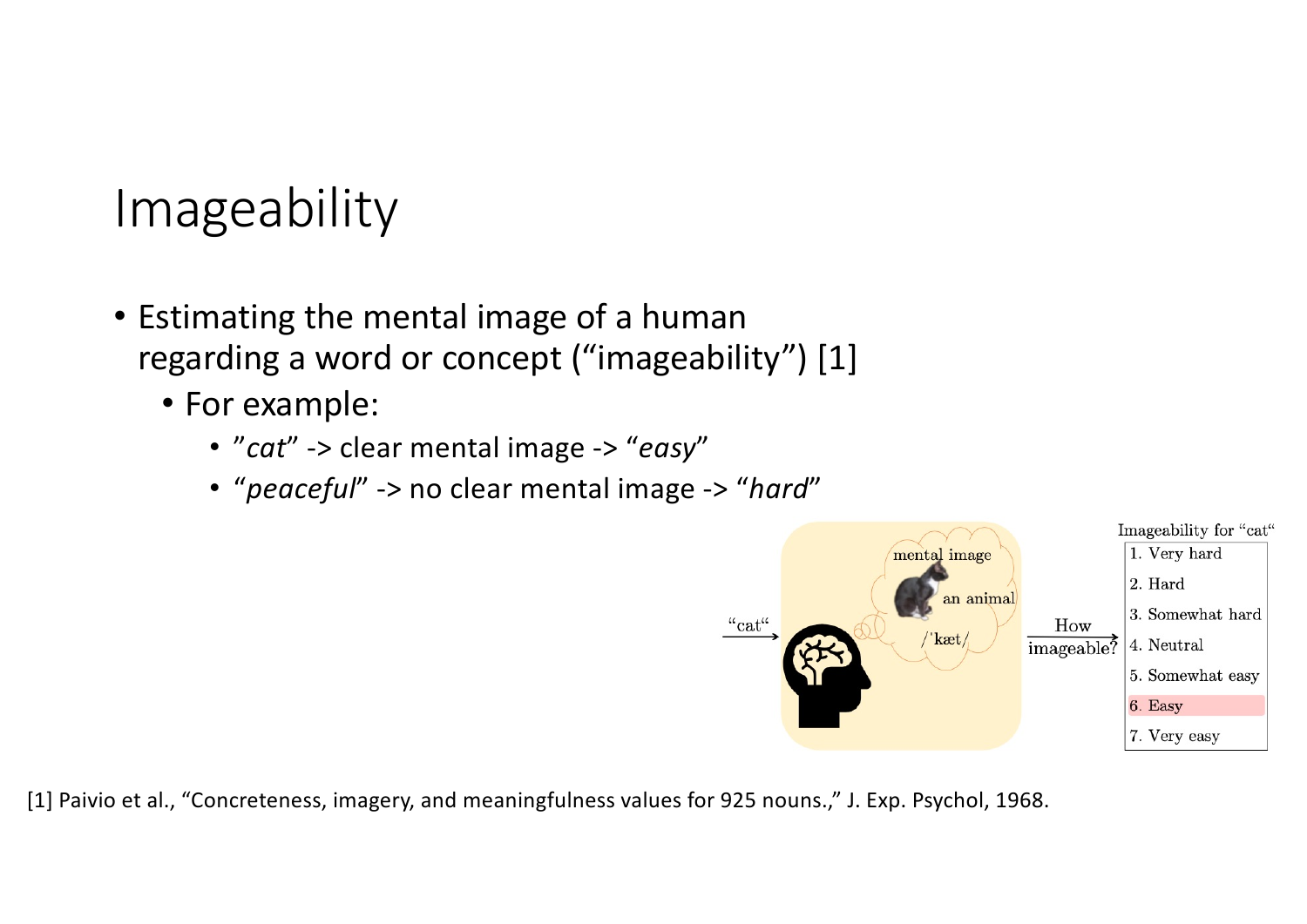## Tri-modal approach of this work

• Previous work[2] has been combining textual and visual knowledge to estimate imageability



- In this work, we want to look at different modalities seperately.
	- Can different modalities tell us different things about the same concept?

[2] Matsuhira et al., "Imageability Estimation using Visual and Language Features", ICMR 2020.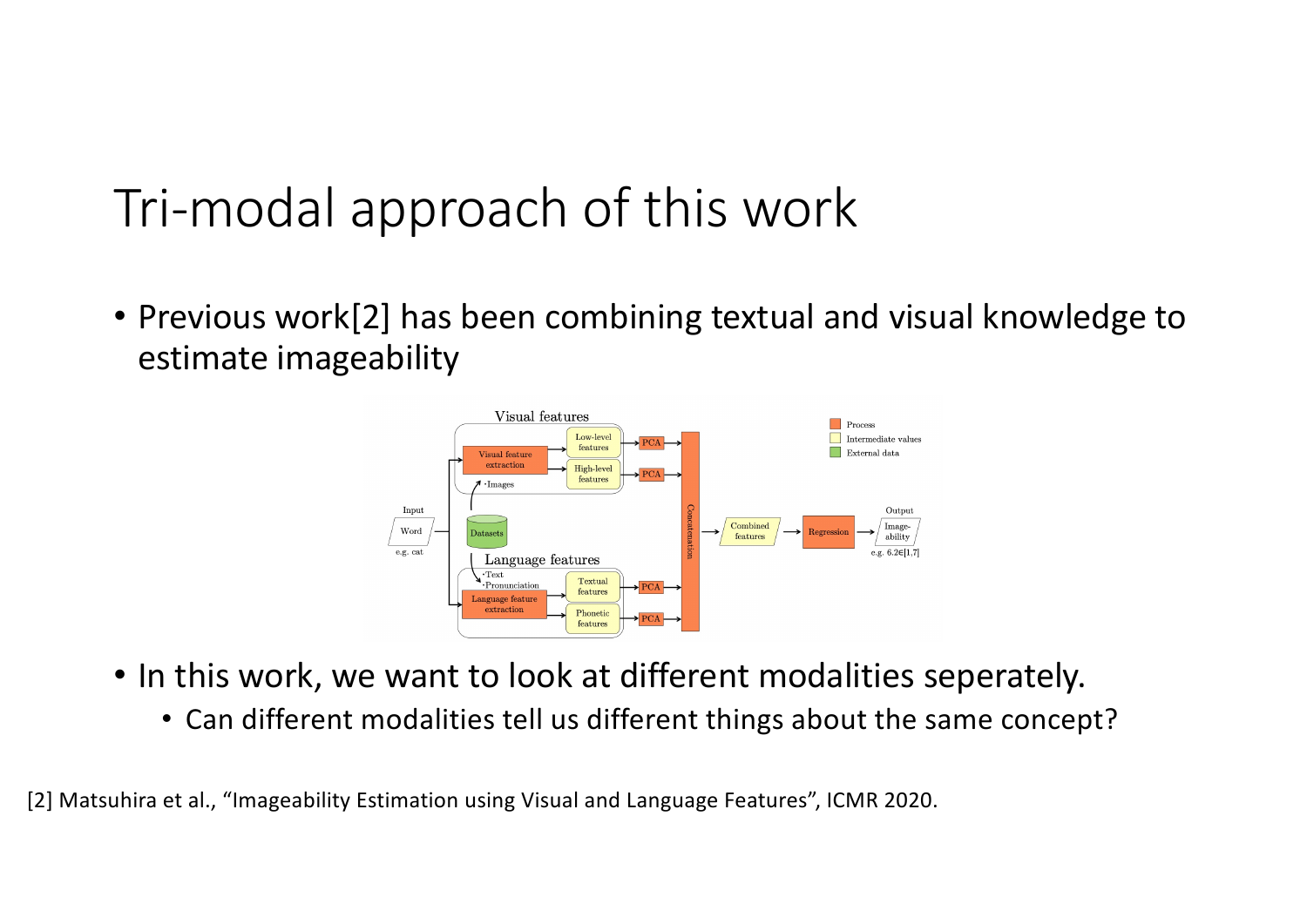#### Dataset

- We generated three imageability estimations for 2,430 words
	- 1. Image data mining (Visual)
	- 2. Text data mining (Language)
	- 3. Pronunciation data analysis (Phonetic)
- Data is available at: [https://github.com/mkasu/imageabilitycorpu](https://github.com/mkasu/imageabilitycorpus)s

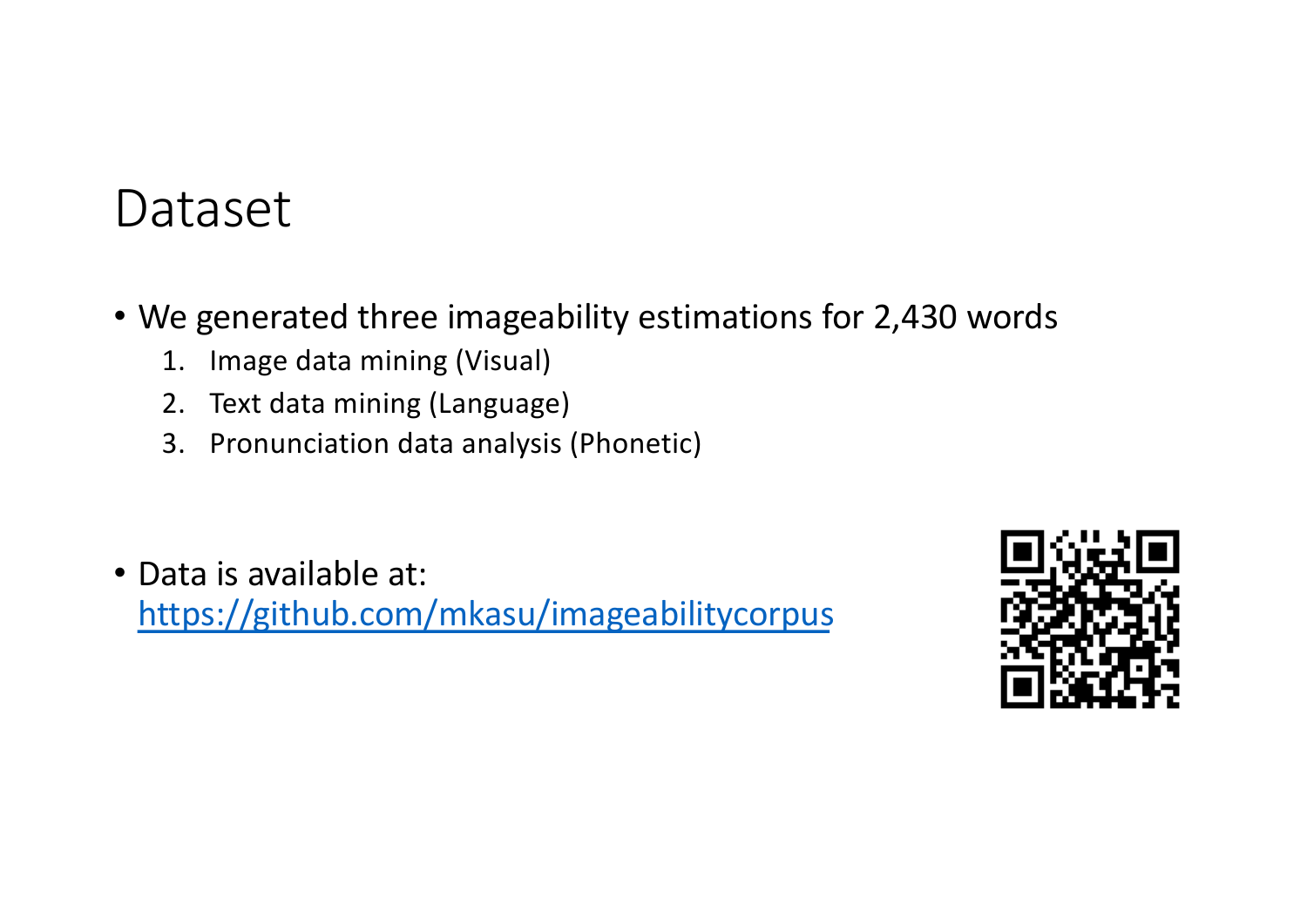### Analysis

- Looking into
	- Cross-modal outliers
	- Visualization of phonetic space
	- Relationship of etymology and imageability
	- Generating per-word mozaics to understand visual space

|                | Visual space<br>imageability | Textual space<br>imageability | Phonetic space<br>imageability |
|----------------|------------------------------|-------------------------------|--------------------------------|
| Middle English | 477 (35)                     | 480 (85)                      | 513 (61)                       |
| English        | 483 (36)                     | 485 (88)                      | 492 (65)                       |
| Old English    | 471 (30)                     | 476 (80)                      | 513 (60)                       |
| Latin          | 480 (28)                     | 485 (70)                      | 489 (68)                       |
| French         | 486 (30)                     | 497 (75)                      | 504 (55)                       |
| Old French     | 478 (29)                     | 481 (76)                      | 497 (65)                       |
| Middle French  | 486 (29)                     | 489 (76)                      | 507 (62)                       |
| Ancient Greek  | 478 (25)                     | 497 (58)                      | 499 (64)                       |
| Italian        | 490 (33)                     | 521 (95)                      | 500 (64)                       |
| Anglo-Norman   | 481 (25)                     | 486 (75)                      | 521 (58)                       |
| Hebrew         | 473 (22)                     | 510 (72)                      | 518 (73)                       |
| Spanish        | 489 (34)                     | 499 (94)                      | 513 (51)                       |
| Old Norse      | 483 (37)                     | 480 (73)                      | 516 (33)                       |
| Other          | 481 (33)                     | 485 (65)                      | 511 (59)                       |



(a) 2D spatial distribution of imageabilty values across phonetic and textual modalities.



(b) 2D spatial distribution of imageabilty values across phonetic and visual modalities.



(c) 2D spatial distribution of imageabilty values across textual and visual modalities.



running (408): R AH1 N IH0 NG nature (563): N EY1 CH ER0 command (414): K AHO M AE1 N D underwater (454): AH1 N D ER0 W AO2 T ER0 botanical (355): B AH0 T AE1 N IH0 K AH0 L